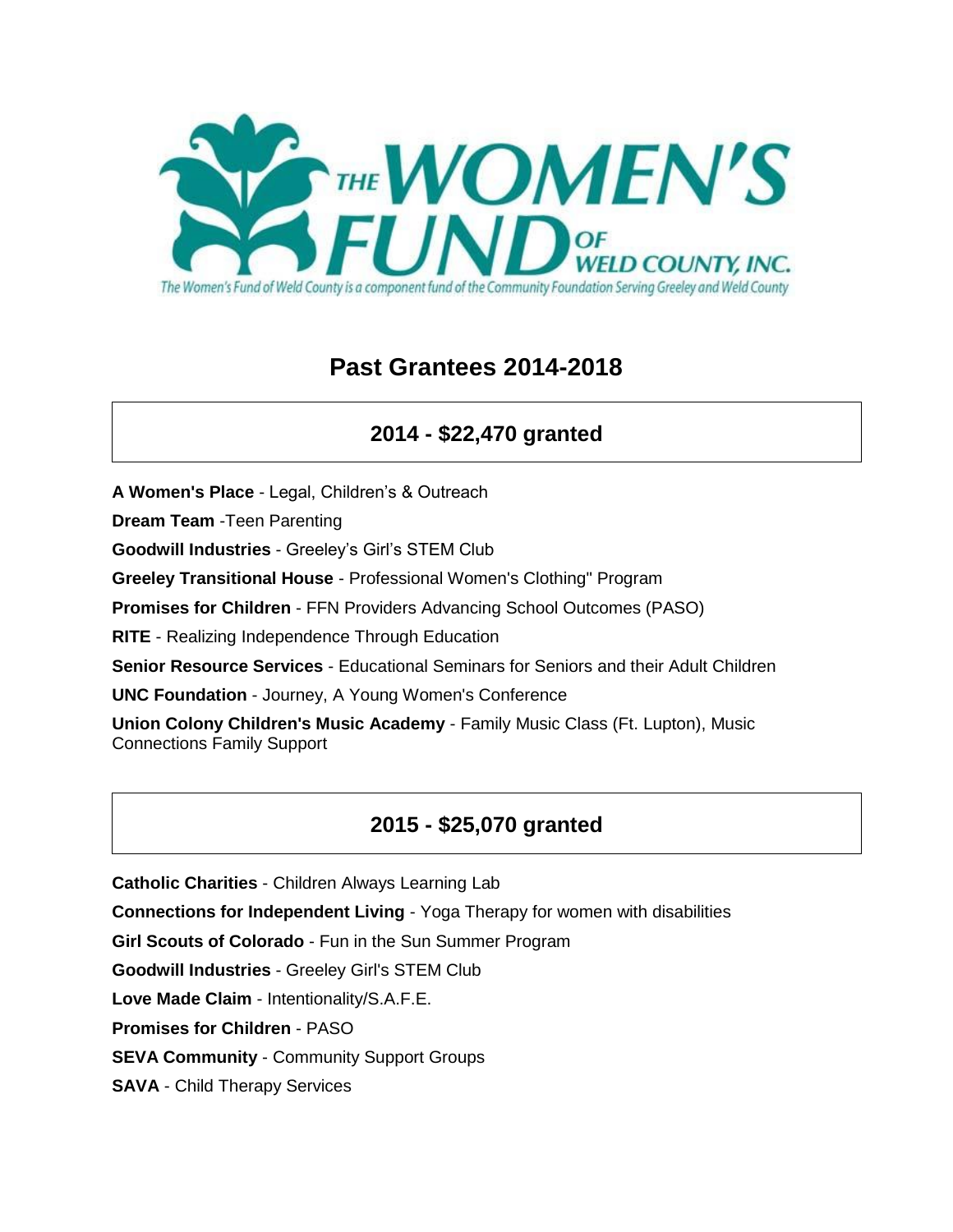**Greeley Dream Team** - Teen Parenting Childcare **UNC Foundation** - Journey, A Young Woman's Conference **UCC Children's Music Academy** - Musical Connections in Fort Lupton

### **2016 - \$24,845 granted**

**A Kid's Place** - Darkness to Light Stewards of Children

**A Woman's Place** - Domestic Violence Education and Outreach

**Boys & Girls Club** - Great Futures for Teens

**Free Our Girls** - Human Trafficking Certified Training for District 6 Instructors

**Global Refugee Center** - Global Education Program

**Northeast Behavioral Health** - Family Connects-Home Instruction for Parents of Preschool Youngsters (HIPPY)

**Right to Read** - Adult Literacy Scholarships

**RISE** - Getting Ahead

**StudentRND** - Code Day Colorado

**University of Northern Colorado Foundation, Inc.** - Journey, A Young Woman's Conference

#### **2017 - \$21,300 granted**

**A Woman's Place** - Legal Advocacy Program Financial Assistance

**Free Our Girls** - Human Trafficking Awareness, Prevention & Response training

**Girl Scouts Service Unit 70702** - Literacy Fair

**The Greeley Dream Team, Inc** - Jefferson High School Teen Parent Class

**North Range Behavioral Health** - Training for PAT and HIPPY mentors

**SEVA** - Beyond Beauty Women's Workshop

**United Way of Weld County** - Child Care Provider Workforce Dev

#### **2018 - \$34,334 granted**

**Girls on the Run of the Rockies Weld County** - Girls on the Run program **Prairie Ridge Elementary Girls on the Run** - Girls on the Run program